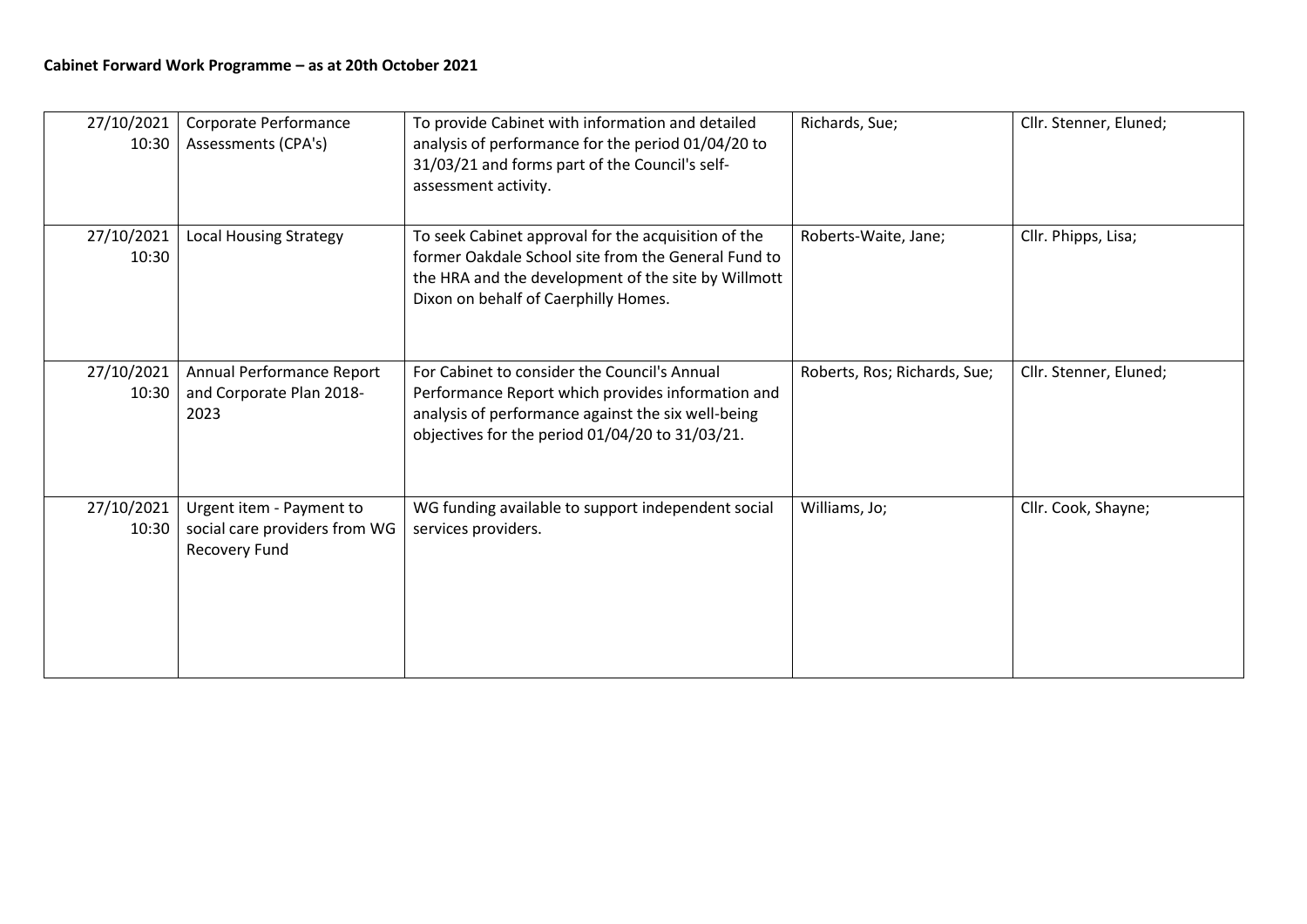| 27/10/2021<br>10:30 | Urgent Item - Land at<br>Groveside Road, Oakdale -<br><b>Alternative Allotment</b><br>Provisions - Exempt Item | To seek Cabinet approval to purchase land in<br>Oakdale for alternative allotment provision.                                                                                                                                                                                                     | Roberts-Waite, Jane; | Cllr. Phipps, Lisa;    |
|---------------------|----------------------------------------------------------------------------------------------------------------|--------------------------------------------------------------------------------------------------------------------------------------------------------------------------------------------------------------------------------------------------------------------------------------------------|----------------------|------------------------|
| 10/11/2021<br>10:30 | Commercial & Investment<br>Strategy                                                                            | For Cabinet to note the progress made against the<br>actions and success measures within the strategy<br>during the first 12 months<br>To seek an extension of an additional 12 months for<br>the refresh of the Commercial & Investment Strategy<br>to November 2022.                           | Camp, Victoria;      | Cllr. Stenner, Eluned; |
| 10/11/2021<br>10:30 | Homeless Project Plan                                                                                          | To provide Cabinet with the Rapid Rehousing<br>and transitional plan which needs to be submitted to<br>WG by June 2022.                                                                                                                                                                          | Denman, Kerry;       | Cllr. Phipps, Lisa;    |
| 10/11/2021<br>10:30 | Dog Control PSPO Proposals                                                                                     | To consider the outcome of a public consultation,<br>together with any recommendations from Scrutiny<br>Committee, on proposals to amend and extend the<br>Public Spaces Protection Order (PSPO) relating to<br>dog control to include the exclusion of dogs from<br>marked sports pitches/areas | Hartshorn, Robert;   | Cllr. George, Nigel;   |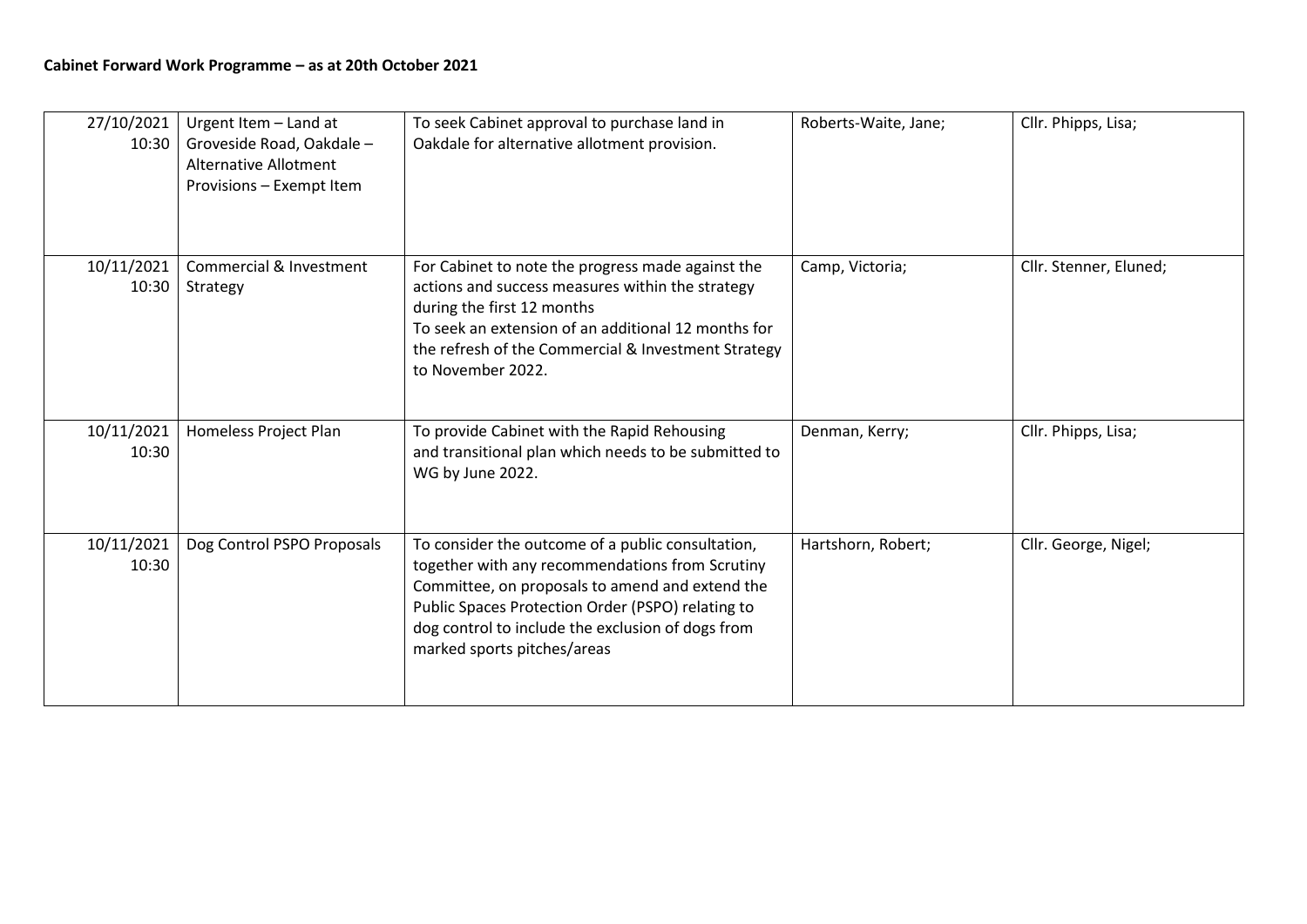| 10/11/2021<br>10:30 | ASB/street drinking PSPO                                                 | To consider the outcome of a public consultation<br>together, with any recommendations from Scrutiny<br>Committee, on proposals to vary and extend the<br>Public Spaces Protection Orders relating to anti-<br>social behaviour and drinking alcohol in a public<br>place | Hartshorn, Robert; | Cllr. George, Nigel;     |
|---------------------|--------------------------------------------------------------------------|---------------------------------------------------------------------------------------------------------------------------------------------------------------------------------------------------------------------------------------------------------------------------|--------------------|--------------------------|
| 10/11/2021<br>10:30 | <b>Town Centre Management</b><br>Groups                                  | Report on the revised format for the Town Centre<br>Management Group meetings                                                                                                                                                                                             | Wilcox, Steve;     | Cllr. Whitcombe, Andrew; |
| 10/11/2021<br>10:30 | George Street Walls,<br>Cwmcarn                                          | To seek approval to deploy Private Sector Housing<br>Capital monies to assist private sector homeowners<br>at George Street, Cwmcarn.                                                                                                                                     | Wilkins, Fiona;    | Cllr. Phipps, Lisa;      |
| 24/11/2021<br>14:00 | <b>Team Caerphilly</b><br>Transformation Programme -<br>6 monthly update | To provide Cabinet with an update on progress<br>against the Team Caerphilly Transformation Strategy                                                                                                                                                                      | Richards, Sue;     | Cllr. Stenner, Eluned;   |
| 24/11/2021<br>14:00 | <b>Grass Cutting Regime</b>                                              | To seek the views of Cabinet in relation to grass<br>cutting regimes across the county borough and<br>proposals to enhance and promote bio-diversity<br>following consultation with local members and<br>presentation to Scrutiny Committee.                              | Hartshorn, Robert; | Cllr. George, Nigel;     |
| 24/11/2021<br>14:00 | The principles of a regional<br>approach to employability<br>programme   | To consider a regional approach to the provision of<br>employment support programmes within the Cardiff<br>Capital Region.                                                                                                                                                | Kyte, Rhian;       | Cllr. Marsden, Philippa; |